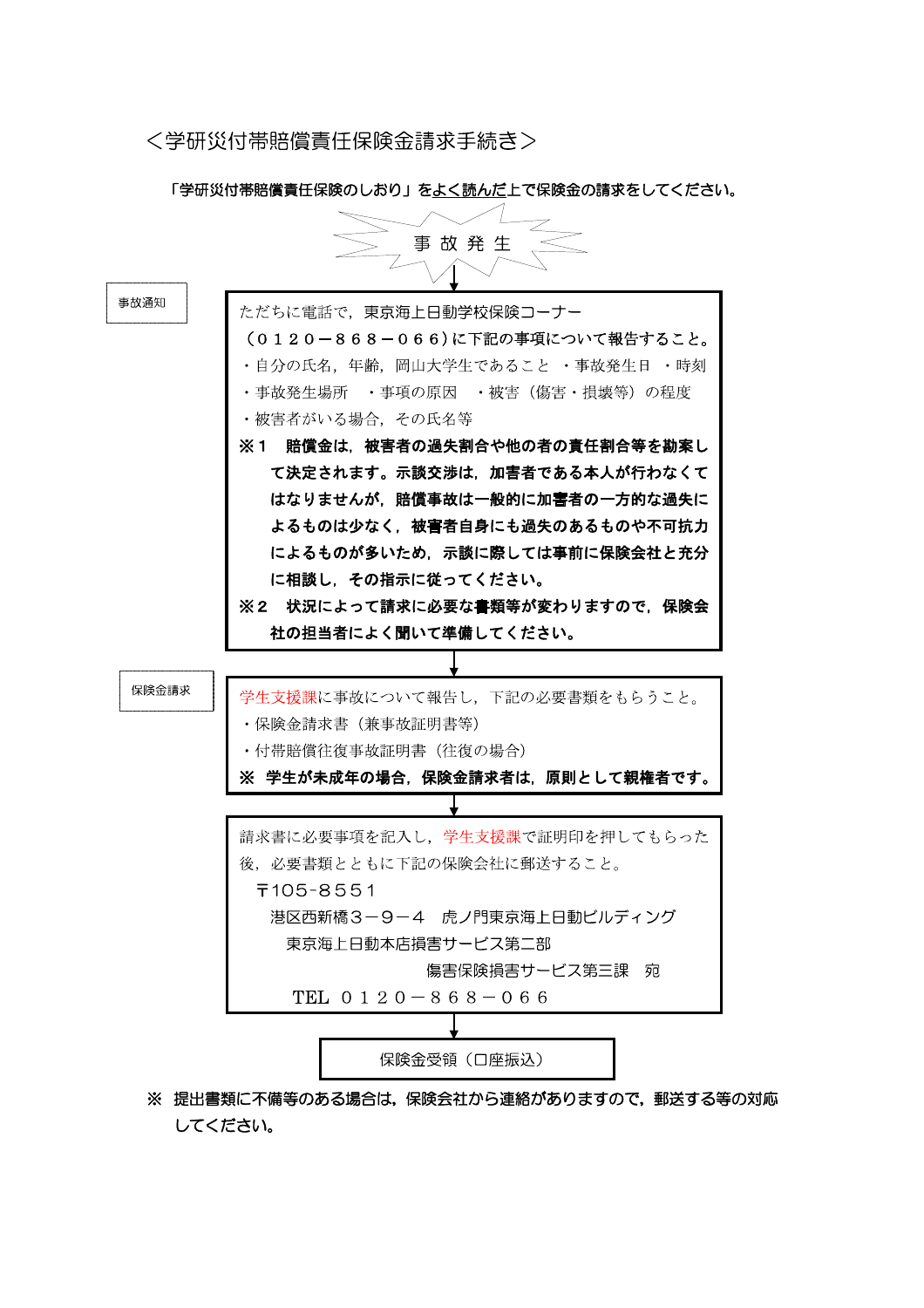<Procedures for Filing a Claim of Liability Insurance coupled with "Gakkensai" ("Gakkenbai")>

Please read the Handbook for Enrollment of Liability Insurance coupled with "Gakkensai" ("Gakkenbai") carefully before making your insurance claim.



Note: If there is a lack of sufficient documents in your insurance claim, you will be